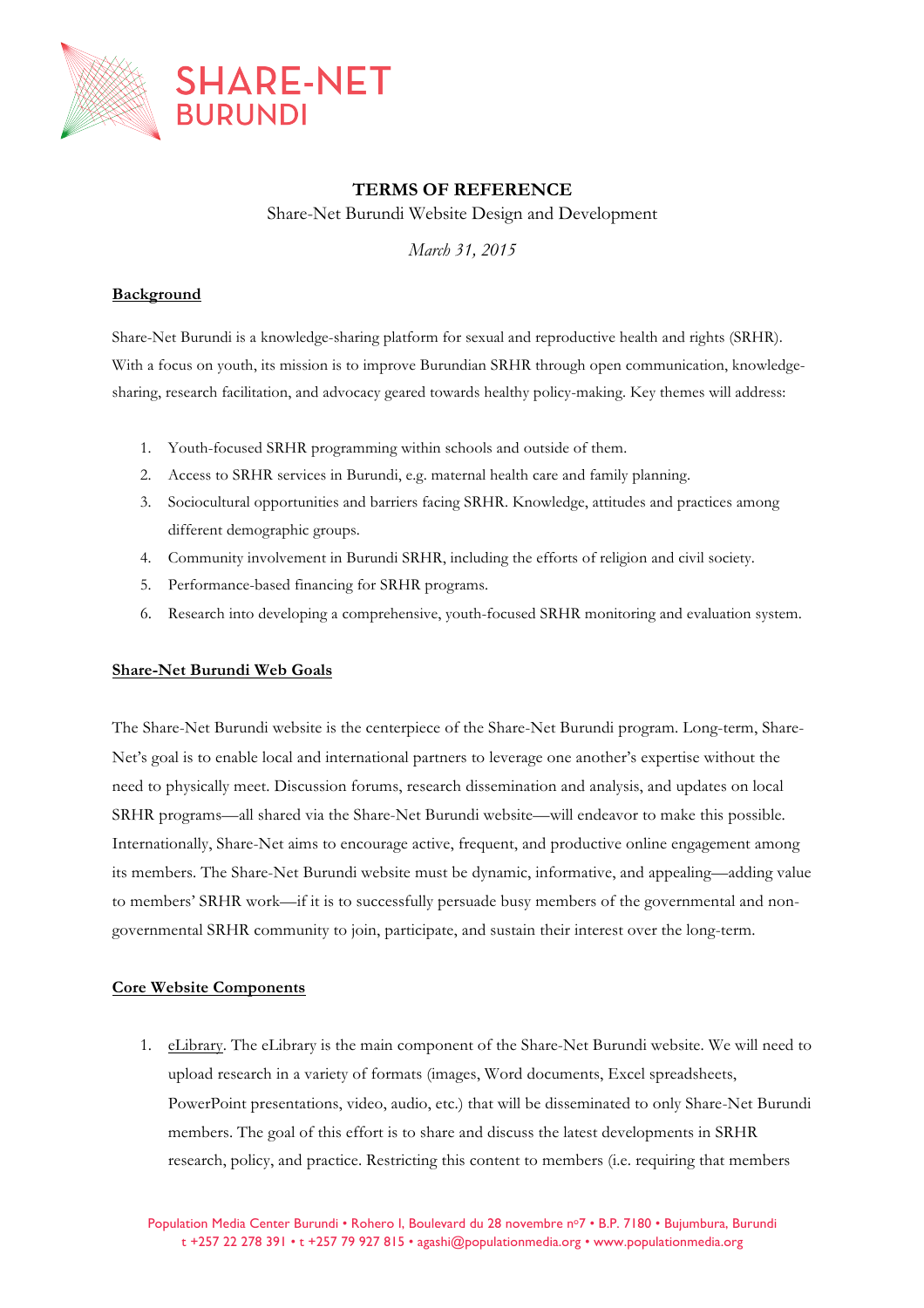

log-in to access it) will limit copyright-related difficulties and simplify the process of securing permission to disseminate content.

- 2. Discussion forums. There will be two major formats for discussion forums: those that are readonly for anyone in the viewing public (only Share-Net Burundi members can write in the forums), and private forums for Share-Net Burundi working groups (one exists for each of the six Share-Net Burundi themes, summarized above in "Background"). Discussion group members will be able to email one another automatically through the website itself should they be interested in taking communications offline.
- 3. Homepage. The homepage should be dynamic, visually attractive, and integrate a variety of media that engages both the wider public and knowledgeable SRHR practitioners. One central, rotating image will dominate the screen, and separate sections for news, events, a Twitter feed, member login, and website navigation will supplement.

### **Desired Features List**

- Register domain name (www.share-net-burundi.org).
- Web hosting for www.share-net-burundi.org.
- Template design and development.
- Template integration with code.
- eLibrary architecture design.
- eLibrary design.
- Drupal-based (open to alternative suggestions).
- User registration system.
- Login module.
- Banners/sliders.
- Discussion forums, featuring comments and up/down voting.
- Twitter feed.
- Social media icon links.
- User profile pages.
- FAQ page.
- Newsletter subscription field.
- Search field.
- Two languages (French and English).
- Google Translate button and functionality integrated into the site.
- Responsive design (making viewing on tablets and mobile devices possible).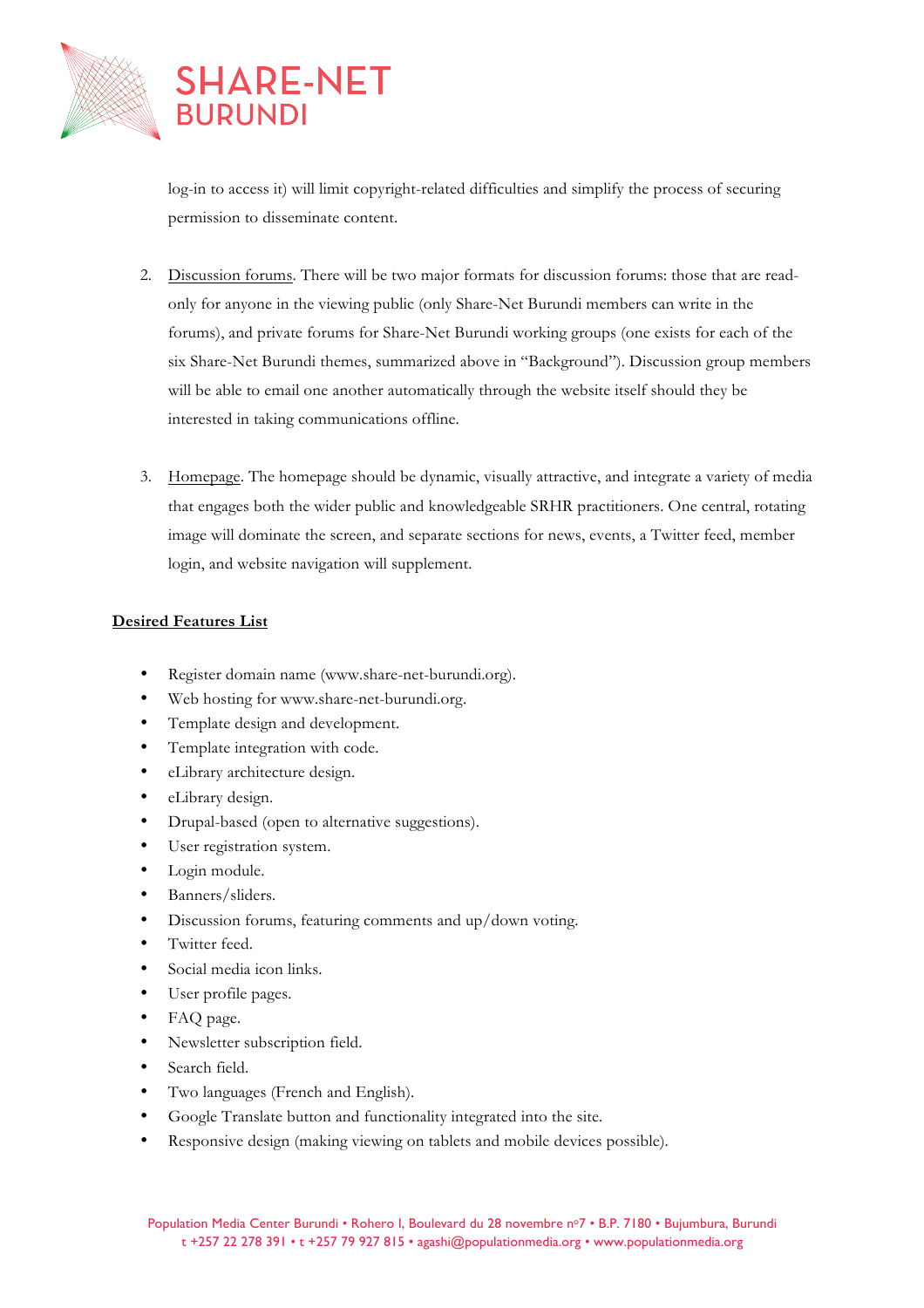

- Possible for a non-web-developer to update and manage basic site content:
	- o Menu management.
	- o Systems settings.
	- o Content management system.
	- o Page management.
	- o Event management.
	- o News management.
	- o User management.
	- o Image gallery and management.
	- o Video gallery management.
	- o User-generated and administrator moderated discussion groups.
	- o Moderating discussion forum capabilities.
	- o Newsletter user management.
	- o User listserv management (e.g. mailman, with built in analytics).
	- o Diverse document upload capabilities (e.g. PDF, Word, Excel, PowerPoint).

## **Content Map**

- Homepage.
- Static pages (approximately 20, examples below).
	- o About Share-Net Burundi.
	- o Member registration.
	- o Contact us.
- Dynamic pages (12+).
	- o eLibrary, sortable (e.g. by author, year, country).
	- o User profiles.
	- o Discussion forums (one public, at least six private).
	- o News feed, sortable (e.g. by theme, location, date).
	- o Events feed, sortable (e.g. by theme, location, date).
	- o Publications and reports page.

## **Design Goals & Preferences**

Broadly, we want a modern, clean, and contemporary aesthetic that has a fair amount of white space and highlights our content in an aesthetically pleasing, functional manner. Here are four sites that we feel achieve these goals and should serve as design guides:

- http://www.populationmedia.org
- http://www.charitywater.org/
- http://alliance-for-africa.org/
- http://notforsalecampaign.org/